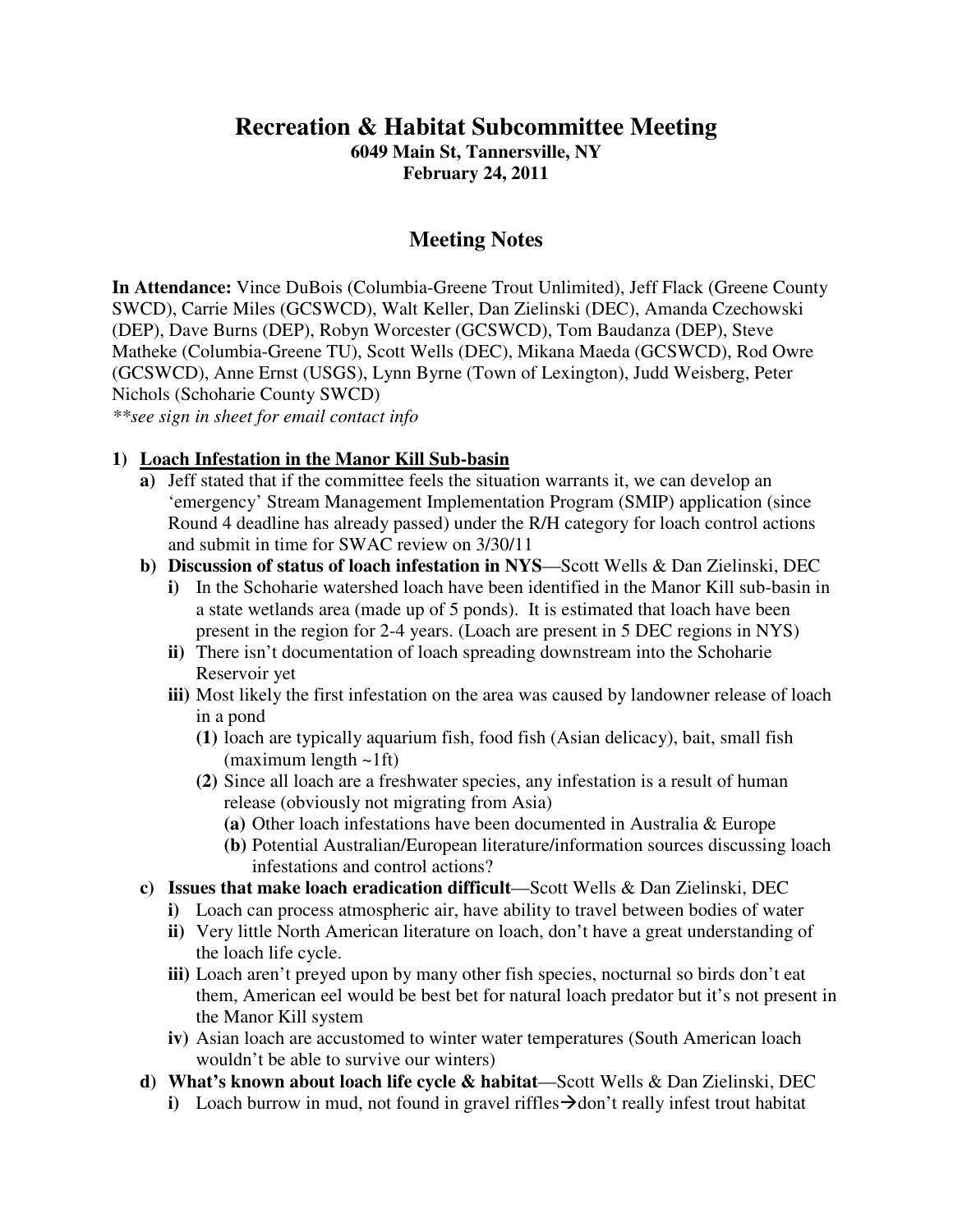- **ii)** Loach are batch spawners; they spawn all summer but need a colder night to trigger their spawing
- **iii)** Stomach analyses of loaches have been completed; nutritionally compete with species on the lower end of the food chain (i.e. salamanders)
- **iv)** Easiest way to catch loach is in a bait trap, outflow trap
- **e) SMIP application for loach control project** 
	- **i)** Dave Burns (DEP) stated that goals for the project should be to slow the spread of loach and make people aware that this invasive species problem exists
	- **ii)** Peter Nichols (SCSWCD) will coordinate with Scott and Dan to complete an 'emergency' SMIP application for a loach control/public education project
		- **(1)** Possibly tie into a macroinvertebrate study on the Manor Kill
		- **(2)** Utilize interns to aid in work completion
		- **(3)** Include public education aspects (e.g. newspaper articles, workshops) to discuss the infestation problem and what the public can do if they observe loach
	- **iii)** Would have to wait until water levels recede in summer (~June) to begin eradication work

### **2) Schoharie Basin Repository of Ecosystem Data**

- **a)** Dave Burns gave a quick overview of the project: SCA interns are collecting all examples of ecosystem research done in the Schoharie basin and the goal is to create an accessible web-based repository where these studies can be accessed and analyzed
	- **i)** Walt Keller suggested that it might be beneficial to expand the resource search into similar areas with comparable ecological issues to widen the range of studies that can be considered and analyzed
- **b)** Walt advised that this project be approached from what the agency feels are the most pressing areas/topics, and the SCA interns should consider their own areas of expertise
- **c)** Important for SCA interns to create an annotated bibliography that evaluates the various sources, their reliability, and importance of material/data
- **d)** Meeting attendees were encouraged to forward any applicable studies/reports to **Mikana (Mikana@gcswcd.com) and Rod (Roderick@gcswcd.com)**, and to contact them if any other good sources are identified

## **3) Updates on SMIP R/H Grant Projects**

- **a**)  $3^{rd}$  Round: Culvert Design Workshop to be organized in 2011 that's geared towards highway departments and includes culvert considerations for fish migration & habitat
- **b**) 3<sup>rd</sup> Round: Lexington Pocket Park
	- **i)** Gives access to Schoharie
	- **ii)** Way to sell landowners on riparian buffers—that a usable yard and healthy riparian zones are not mutually exclusive
	- **iii)** Parcel located on CR 13A between hotel and DEC parking area
- **c)** 1 st Round: Thermal Refuge Study--Anne Ernst (USGS) gave a quick overview of where the project stands:
	- **i)** Hoping for a spring 2011 flyover
	- **ii)** Flyover is depended on several considerations: need low water, high cloud cover, no ice, no vegetation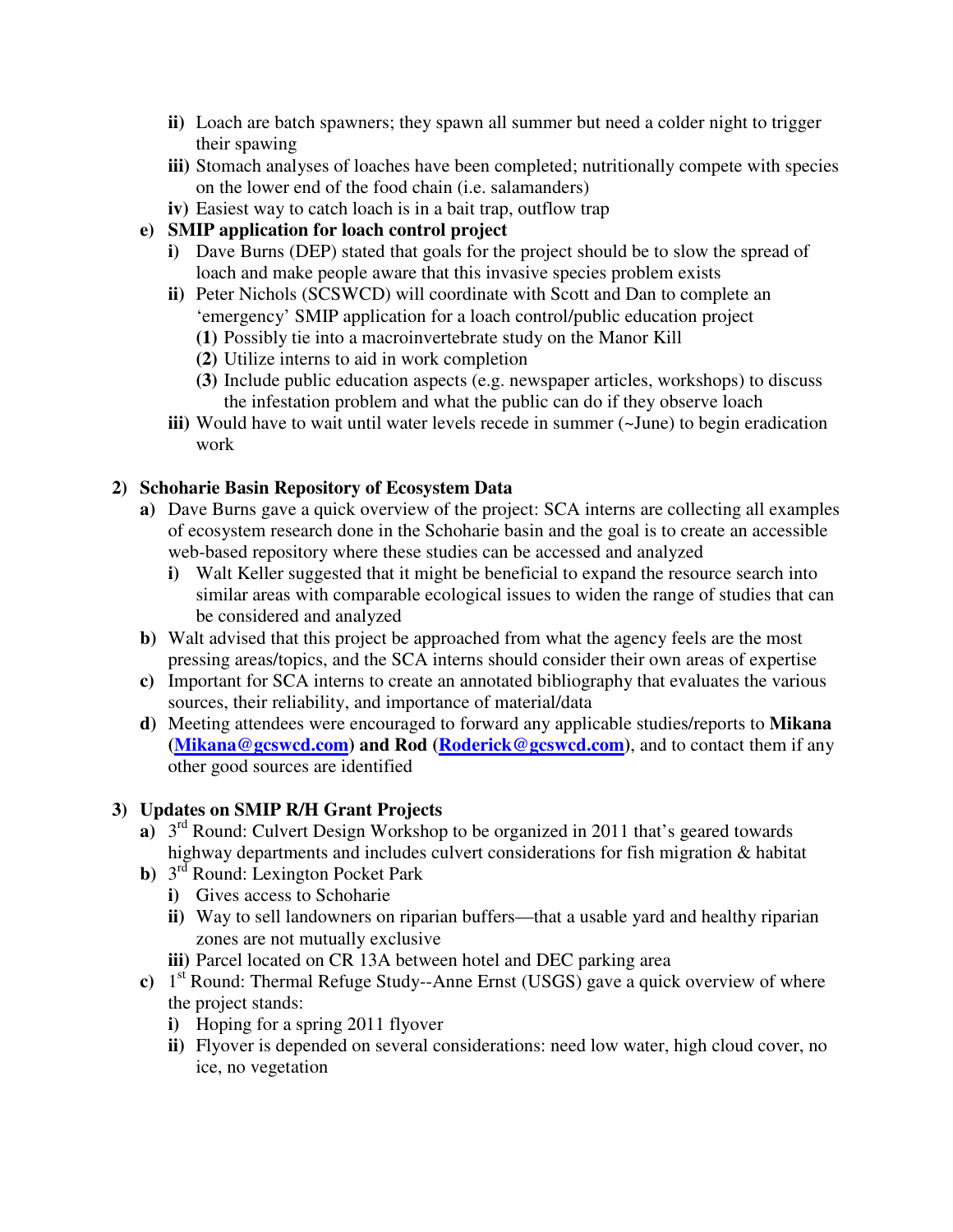- **iii**) 7 thermal loggers are installed in the Schoharie and West Kill (have  $8<sup>th</sup>$  logger as a backup); loggers will record data all winter
- **iv)** Once flyover is completed, can begin data analysis
- **d)** 1 st Round: Prattsville Stream Access
	- **i)** Town of Prattsville attempting to create a parking area on a DEP parcel across from a popular swimming spot
	- **ii)** Logistic problems with topography & infrastructure
	- **iii)** Only realistic option is a shared driveway with a landowner, however the landowner is not currently living in the area, has medical issues, has been very difficult to get a hold of
	- **iv)** Since this is a Round 1 project, the time for the project is running out; it either needs to be implemented or not and have the money reallocated
- **e**)  $2^{nd}$  Round: Windham Path—Carrie Miles (GCSWCD) gave a quick overview of where the project stands:
	- **i)** Town of Windham proposed a trail along the Batavia Kill at the Police Anchor Camp (town owned land)
	- **ii)** Contract is done, permitting is in process, will be determining trail layout soon, construction will be in summer 2011
	- **iii)** Will have a parking area
	- **iv)** Dan Z stated that area might be a potential stocking area since there's a farm access road

### **4) Action Plan Update**—Jeff Flack (GCSWCD)

- **a)** Ashland fishing access—complete
- **b)** Police Anchor Camp/Windham Path—in process
- **c)** Lexington Pocket Park—in process
- **d)** Schoharie Basin Ecosystem Data Repository—in process
- **e)** Thermal Refuge Study—in process
- **f)** Promote increased use of watershed streams—complete/ongoing

## **5) New Ideas for Projects**

- **a) Retrofit perched culverts to facilitate fish passage**—Walt K
	- **i)** Should form a program to install some lightweight, relatively inexpensive device (apron, fish ladder) onto the ends of perched culverts to aid in fish migration
	- **ii)** Traditionally culverts weren't designed with fish passage in mind, just what worked for the highway department and water conveyance
	- **iii)** Engineering problem to determine what type of apparatus would work best and be able to withstand flows
		- **(1)** Joel DuBois (GCSWCD) has expressed interest in this project, also David Winters (Lynn Byrne's son)
		- **(2)** Need to identify a prototype
		- **(3)** No research yet done to see if there's any devices currently available for retrofitting culverts
	- **iv)** Seems like a unique idea that hasn't been considered or implemented previously; could bring the Fish & Wildlife Service, Trout Unlimited into the mix, get regional/national recognition $\rightarrow$ help continue funding